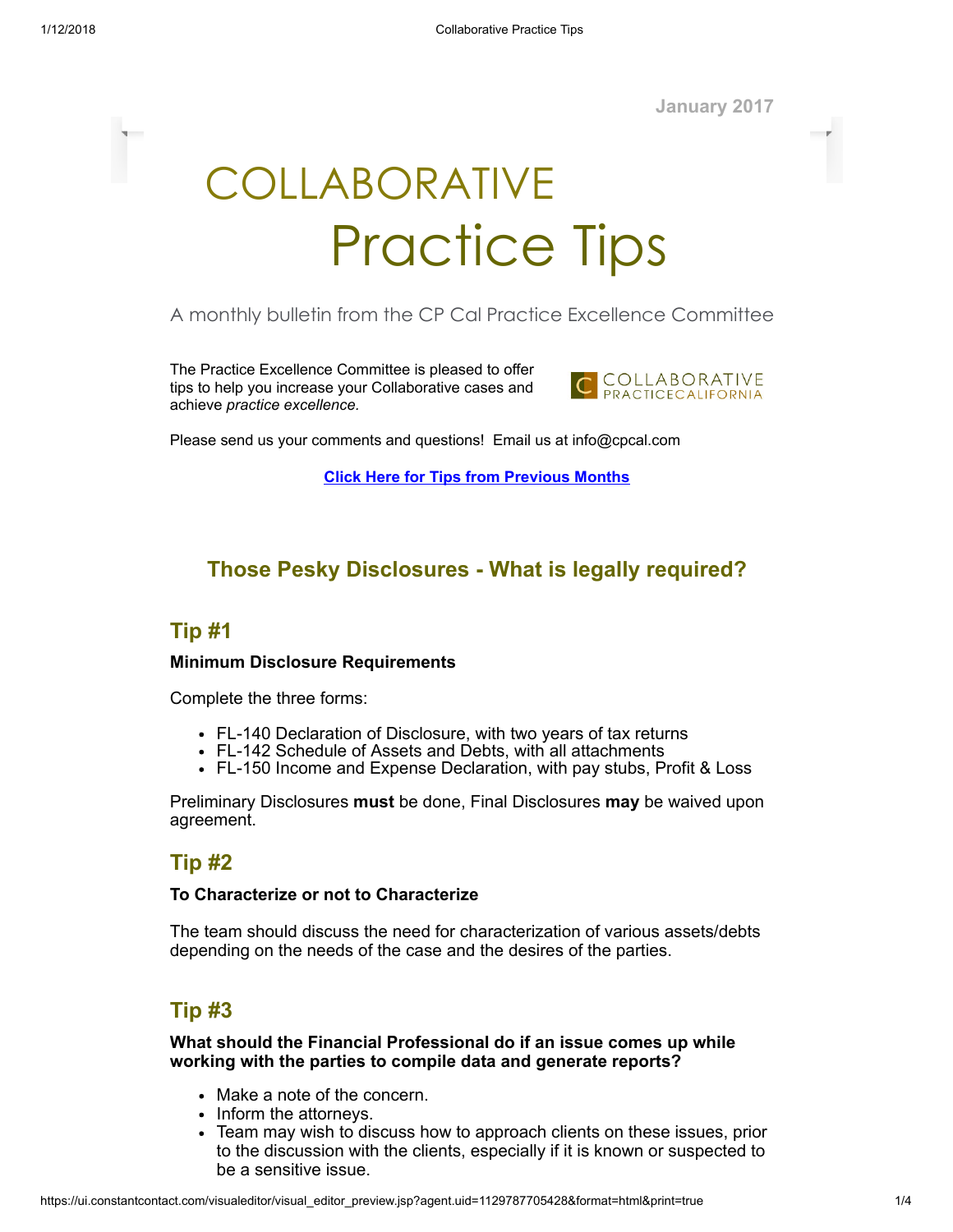Develop approach to discuss issue with clients.

# Tip #4

#### Goals for Disclosure

- Foster trust through transparency
- Identify Issues
- Opportunity for education with less drama (these are the financial facts)
- Factual basis for reality testing and negotiation
- Allows for Informed Decision Making

# Tip #5

#### How much is too much? Too little?

- Must meet the minimum requirements.
- The more complicated the case, the more disclosure may be required. For example a profitable business may need a valuation. But what type of valuation? The team may not want to bog down the case by getting deep into the weeds if the clients are informed and not interested in every detail. Have an open discussion.
- Do the clients agree on characterization or value even if no documentation. For example, a separate property contribution to residence, is that ok? What if one denies the contribution but the paperwork was destroyed years ago?
- The amount and detail of the documentation needs to be acceptable to both parties.
- If parties agree to not characterize or produce all documents the attorneys should discuss how to memorialize this to prevent future attempts to set aside the agreement.
- Discuss with team how to approach these issues.

# Tip #6

#### What if the clients don't want to disclose?

Remind the clients of:

- the legal requirement for disclosure no matter which process they use
- the consequences of not disclosing
- their commitment to the collaborative process
- the impact on trust between the parties should they refuse to disclose
- the obligation of the professionals in collaborative to the clients and the process
- grounds to terminate the collaborative process
- Discuss with the team how to approach this issue and who should do it.

The Practice Excellence Committee wishes all in the Collaborative Community, and the families we work with, a Happy New Year!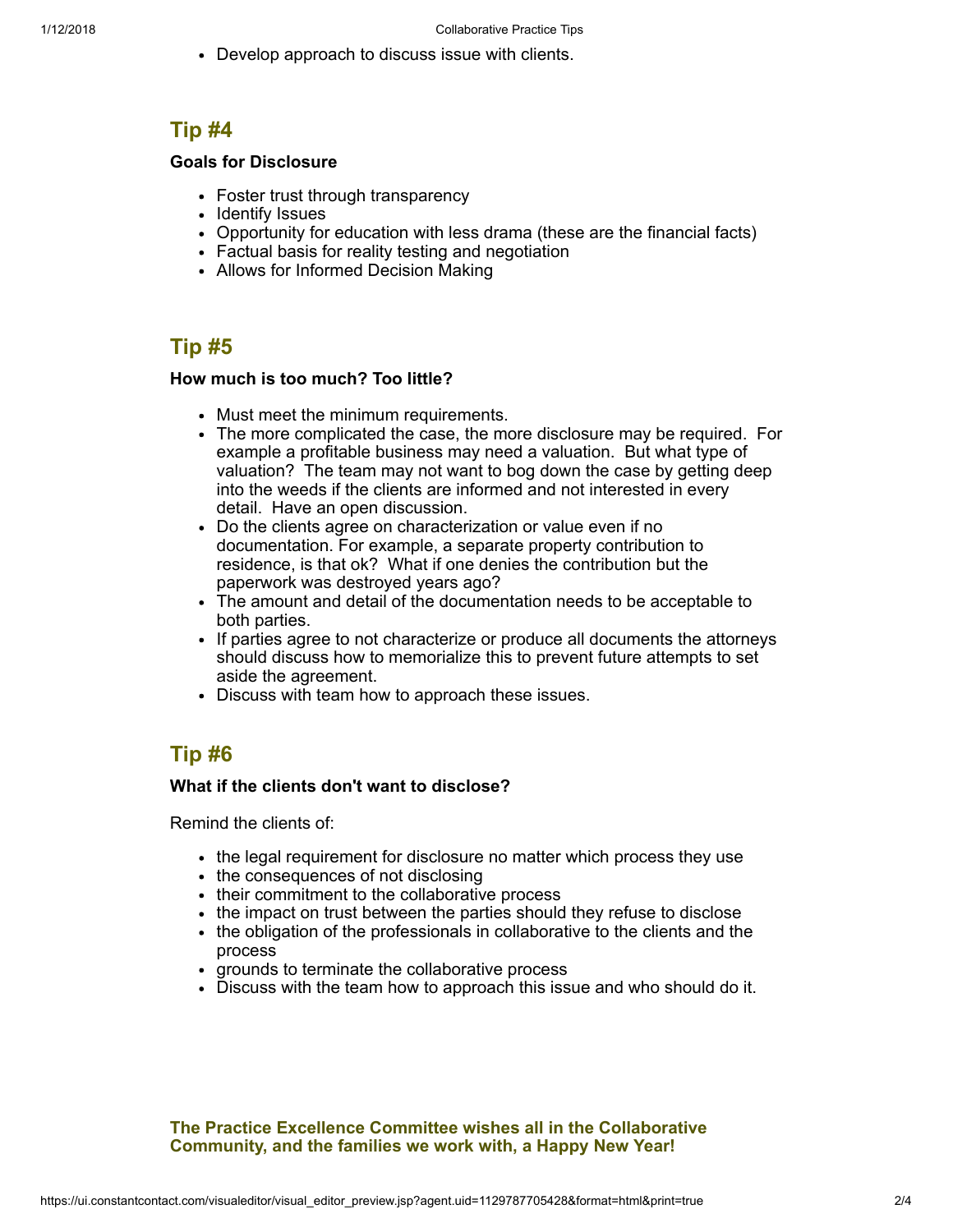# SAVE THE DATE!

# **CP Cal Conference XIII**

The Roots and Branches of Collaborative Practice





#### Join the Conversation #cpcal